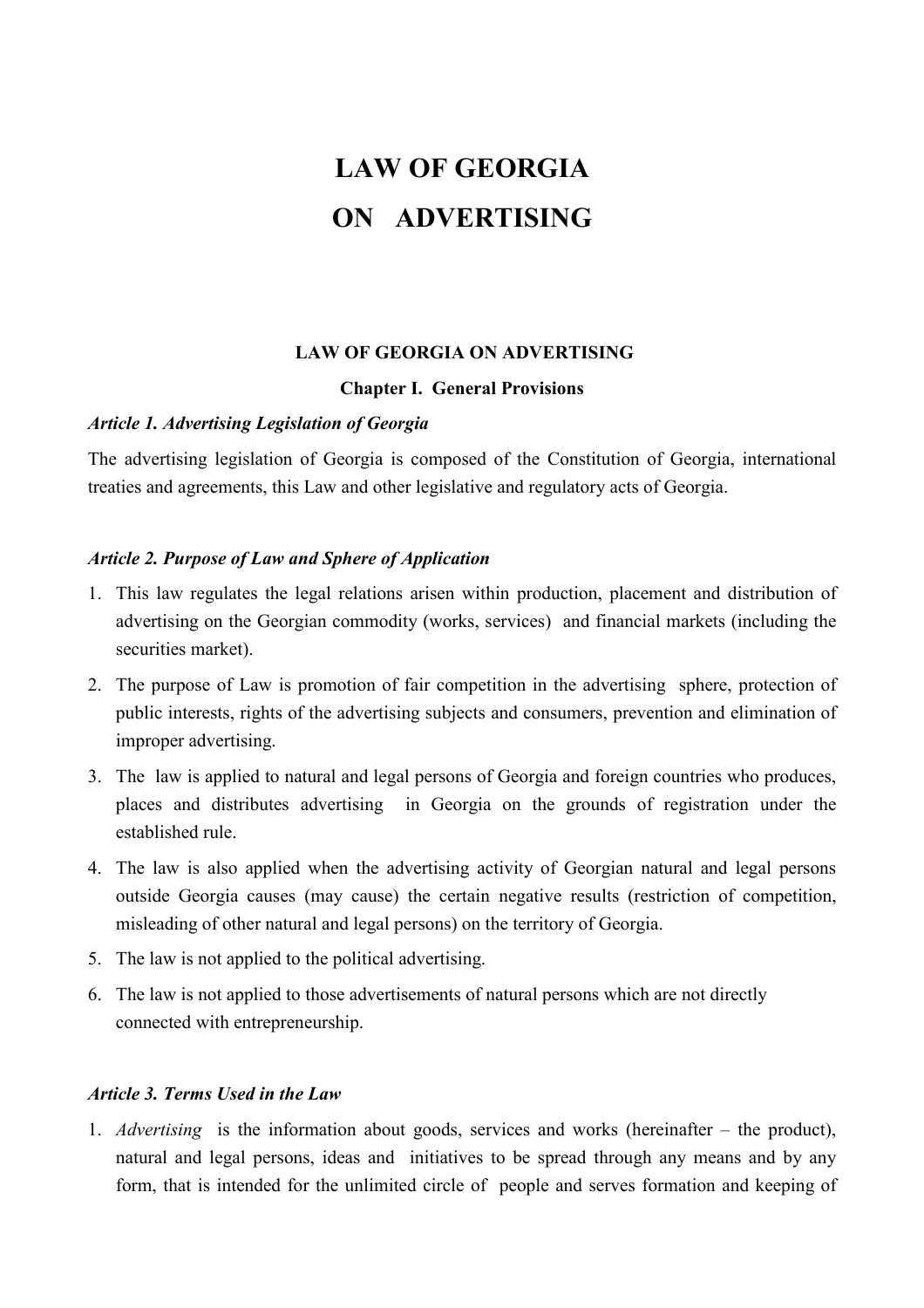interest in the natural and legal persons, product, ideas and initiatives as well as promotion of sale of the product, idea and initiative.

- 2. *Improper advertising* is unfair, unreliable, non-ethical, obviously false or other promotion where the requirements for its content, time, place or distribution established by the law of Georgia are violated.
- 3. *Unfair promotion* is advertising that contains incorrect comparison of the promotable product with the product of other natural and legal persons, declarations abusing the name, dignity and reputation of a competitor or third person, discredits those natural and legal persons who do not use the promotable product as well as such advertising that misleads the consumer of features of the promotable product by misuse of lack of confidence or knowledge and experience of natural persons.
- 4. Unreliable promotion is advertising that contains untrue information of the advertising customer, product specification, content, place of origin, procedure and date of production, purpose, consumer quality, use, certificate, marks, conformity to the state standards, quantity, availability of the product on the market, availability of purchase of it on indicated place and in the fixed term, cost (price) of the product within the advertising period, additional terms of payment, delivery, return, maintenance, warrant obligations, expiration term of the product, the right of use of state symbols (flag, emblem, anthem), official recognition (messages of thanks, awards, diplomas and other distinctions), research and testing results, actual demand for the product.
- 5. Non-ethical advertising is advertising that by insulting nationality, race, occupation, social belonging, age, sex, language, religious, political and philosophical faith violates the universally recognized humane and ethical norms, encroaches on the objects of monuments of history and architecture of the national and worldwide cultural treasury, desecrates the state symbols (flag, emblem, anthem), national currency, religious symbols, natural or legal persons of Georgia and other countries, their activity, occupation or commodity.
- 6. Obviously false advertising is advertising through which the advertising customer (advertising producer, advertising distributor) deliberately misleads the advertising consumer.
- 7. Counter-advertising contradiction of the improper advertising.
- 8. Advertising customer a natural or legal person who presents a source of advertising information for its further production, placement and distribution.
- 9. Advertising producer a natural or legal person who gives the finished image to the advertising information for placement and distribution.
- 10. Advertising distributor a natural or legal person who places and/or distributes the advertising, using the means of property (including radio and TV facilities, communication links, air time and other media).
- 11. Advertising consumer a natural or legal person for whom and/or effecting on whom the advertising information is intended.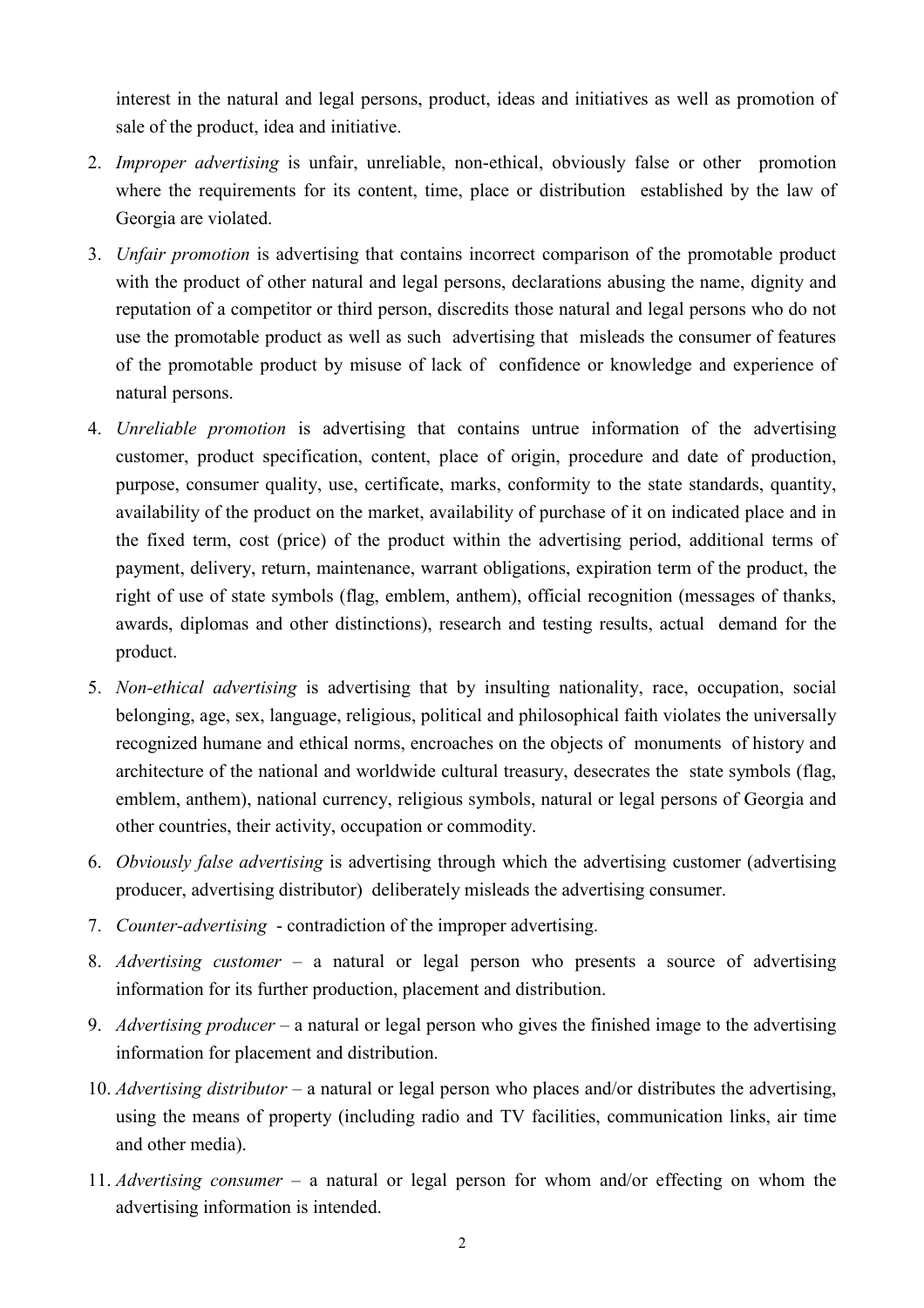- 12. Tobacco advertising is promotion of tobacco products or tobacco manufacturer's trade mark, logotype, tobacco product, its box, case, process of use or demonstration of activity related to it.
- 13. Alcohol advertising is promotion containing the trade mark, logotype of an alcohol drink or alcohol manufacture, demonstration of its tare, process of use or activity related to it.
- 14. Strong drinks advertising is promotion of alcohol drinks containing spirits more than 14%.

#### Chapter II. General and Special Requirements to Advertising

#### Article 4. General Requirements to Advertising

- 1. The advertising shall be clear from the very moment of its presentation without use of special knowledge and facilities as the direct advertising.
- 2. Advertising is spread all over Georgia in the national language. This requirement does not concern those transmissions and programs which are spread in another language, but, however, the owners of trade (service) mark (logotype) registered in the foreign language and placed in Georgia, shall undertake to provide it in Georgian language through transliteration.
- 3. Matter of observance of language standards in the advertisement are regulated by the law of Georgia.
- 4. Advertising of the product which production and sale is prohibited by the law of Georgia or requires the special permit (license) but such permit is not obtained, as well as advertising of that economic agent the activity of which requires the special permit ( license) but such permit is not obtained, is not allowed.
- 5. Advertising of that product which requires certification shall be accompanied with note "certified".
- 6. Placement and distribution of the improper advertising is prohibited. Such action causes responsibility provided by the law of Georgia with respect to the committed action, quality and nature of public threat.
- 7. Use of image or name of a natural person without his/her permit is prohibited.
- 8. Use of objects of special rights (intellectual property) in advertising is allowed in accordance with the rule provided by the law of Georgia .
- 9. Advertising shall not prompt the citizens to violence, aggression and chaos, shall not call them to perilous actions that can cause damage to the human health or theater human safety.
- 10. Differentiation of advertising fees according to the kinds of advertisable product is prohibited.
- 11. The advertising transmitted from foreign countries to Georgia that contradicts the Georgian advertising legislation shall be banned in accordance with the law of Georgia and international agreements.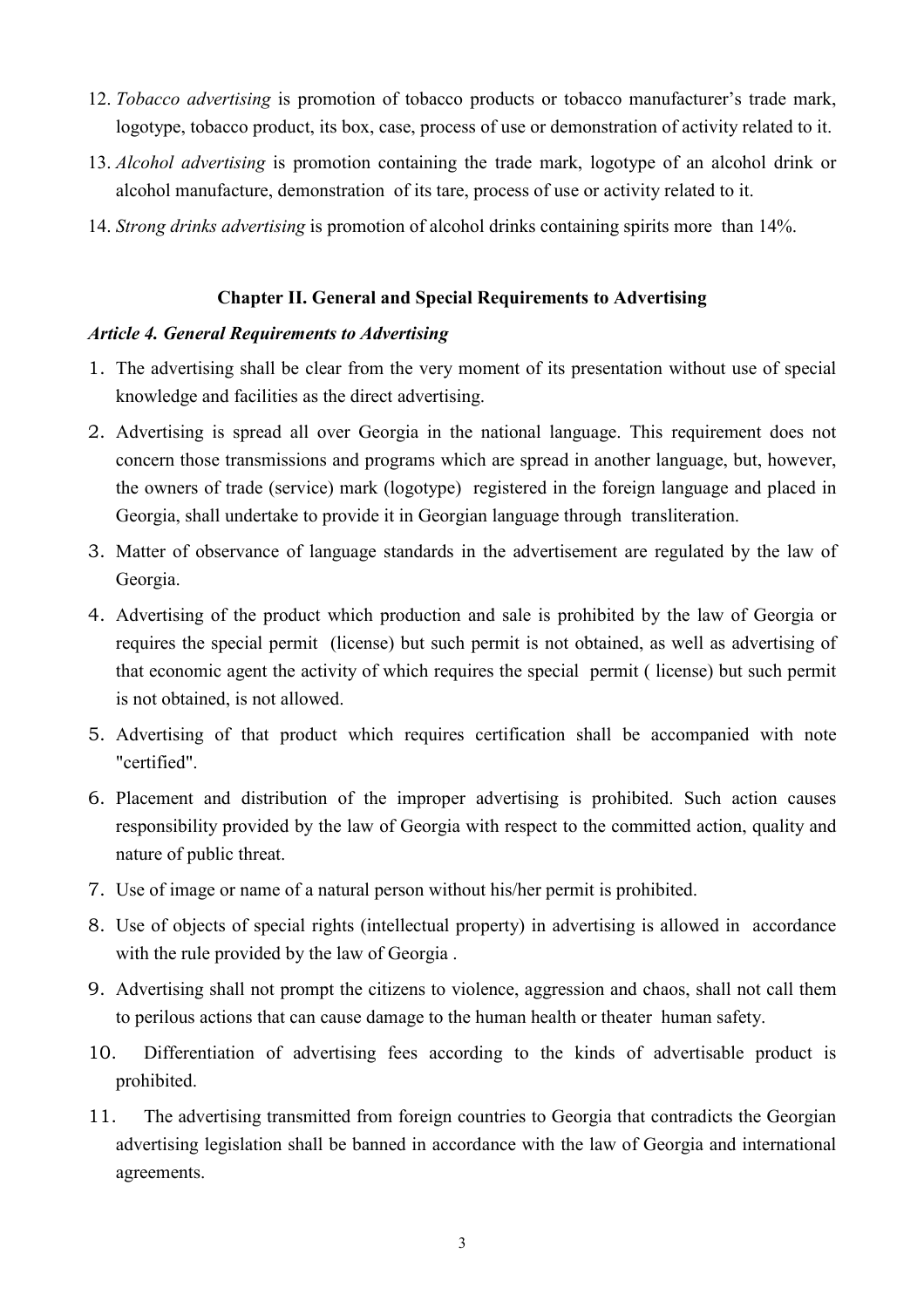#### Article 5. Advertising in Mass Media

- 1. Simultaneous stimulation of the advertising consumers' interest in the concrete brand (model, articles) of product, manufacturer, executor or seller without pre-caution that it is advertising in the not advertising radio, TV, video- audio- and film products and editions is prohibited.
- 2. Interruption of the below listed radio and TV-broadcast with advertising is prohibited:
- a) children and religious programs;
- b) address of the President of Georgia, plenary sessions of the Parliament of Georgia, official governmental arrangements, formal addresses of state officials;
- c) programs with duration of less than 15 minutes.
- 3. Educational programs may be stopped with advertising not more than once in 15 minutes and for not more than 45 seconds and the programs the duration of which is less than 1 hour – not more than 3 times within the broadcast (programs with duration from 15 to 30 minutes – once, from 30 to 45 minutes – twice, from 45 minutes to 1 hour – three times).
- 4. When advertising in the cover kind, including the use of "moving line", the size of advertisement shall not exceed 7% of the sequence width.
- 5. Advertising in radio and TV-programs shall not exceed 15% of total broadcast within 24 hours, and 20% - of each hour within the air time, except the social advertising and special advertising radio and TV-programs registered as advertising broadcast.
- 6. Stop of demonstration of a movies in cinema and video-service with the advertising is prohibited except intermissions between the series (parts).
- 7. Within the free informational telephone service the advertising may be provided to a subscriber only after his/her notification on information.
- 8. Within the telephone, computer and other paid information service the advertising may be provided to a subscriber with his/her consent only. The cost of such advertising should not be included in the cost of information required by the subscriber.
- 9. Distribution of advertising via telex or fax without previous consent of a subscriber is prohibited.

#### Article 6. Outdoor Advertising

- 1. Distribution of advertising in Georgian cities, villages and on the territory of other administrative and territorial units is allowed by use of posters, stands, illuminated signs, other facilities of fixed territorial placement (outdoor advertising) in accordance with the rule provided by items 2-8 of this Article.
- 2. Outdoor advertising shall not be like the road signs and pointers; it shall not worsen the visibility of those signs, pointers and road, shall not jeopardize the traffic and pedestrians. The advertisements placed on buildings and constructions shall not worsen their architectural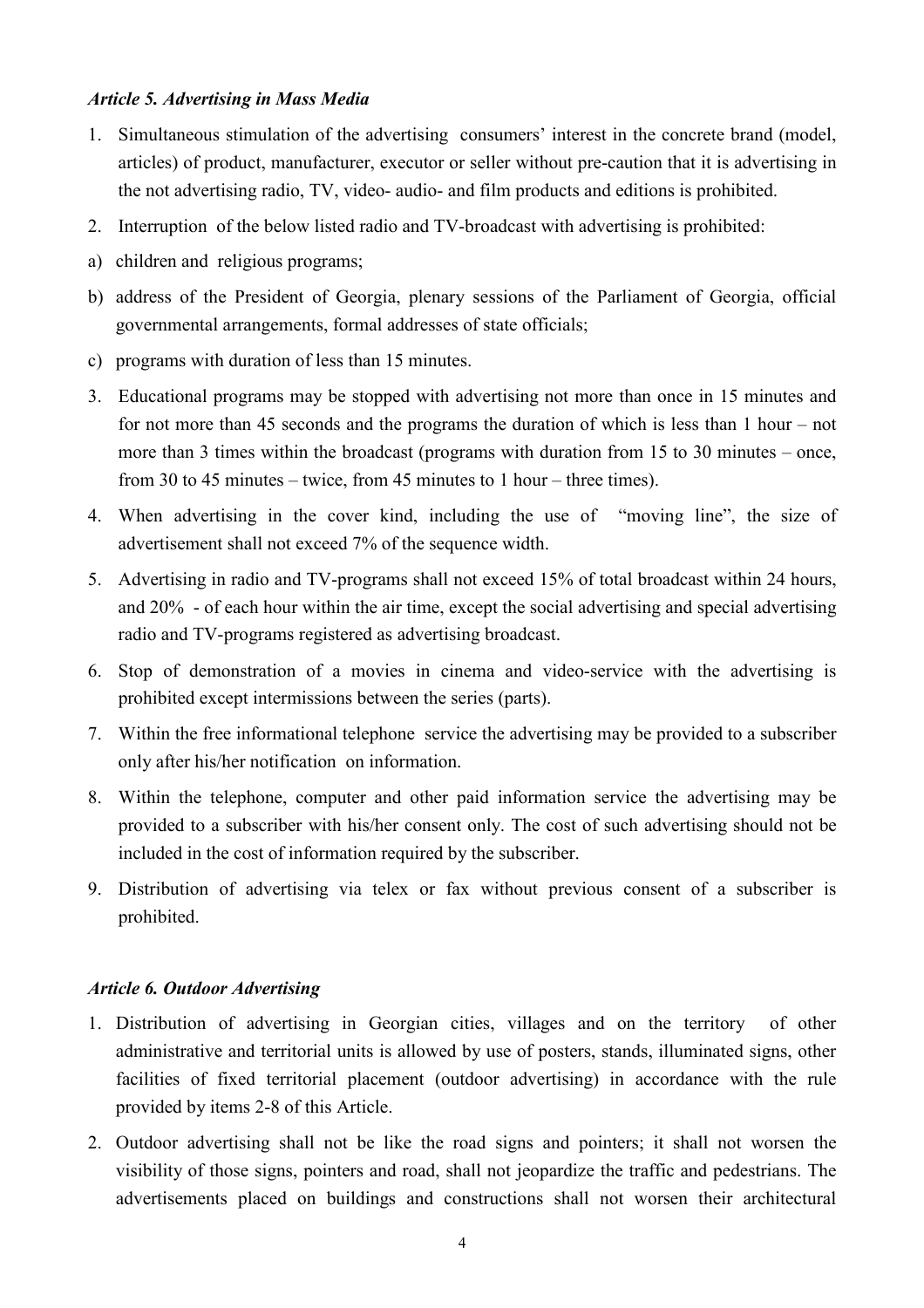appearance and shall be constructively stable. The outdoor advertising distributed in any kind shall not disfigure the monuments of history and architecture of the national and worldwide cultural treasury.

- 3. The permit on placement and distribution of the outdoor advertising is issued by local selfgovernment and administration bodies in writing without interfering into the advertisement content.
- 4. The local self-government and administration bodies shall have the plan of distribution of outdoor advertising (with respect to advertising size, share and expediency) to be agreed beforehand with:
- a) the appropriate road management body and territorial traffic police unit when the territory of advertising is located in the area belonging to the roads or adjacent areas (outside settlements);
- b) the territorial traffic police units on the territories of urban and rural settlements;
- c) the appropriate railways management body when the territory of advertising is located in the area belonging to the railways;
- d) the Head Scientific and Production Department for Protection and Use of Monuments of History and Culture of Georgia or its subordinate structural units in regions – in the presented areas of nature, history and culture, protected areas and national parks.
- 5. The rule and amount of payment of the fee for obtaining the permit on advertising shall be determined by the law of Georgia.
- 6. Distribution of outdoor advertising over the territory (including the monuments of culture, ritual objects, protected areas), on buildings and constructions (or adjacent territories) and other objects as well as the amount and rule of payment of the fee for such advertising shall be established on the grounds of agreement made with the owner (or a person obtaining the ownership of this property) unless the law or agreement provides otherwise. At the same time the availability of permit provided by item 3 of this law is required.
- 7. The outdoor advertising shall mention the number of permit issued by a local self-government and management body on distribution of advertising.
- 8. A copy of permit issued by a local self-government and administration body shall be in 5 days submitted to the Georgian State Antimonopoly Service local body.

# Article 7. Transport Advertising

- 1. Advertising on the transport means is performed on the grounds of contract made with the owner of appropriate transport means (or a person obtaining ownership of transport means), unless the law or agreement provides otherwise.
- 2. For protection of traffic safety the cases of restriction and ban on advertising on the transport means shall be determined by the appropriate body of Ministry of Internal Affairs of Georgia.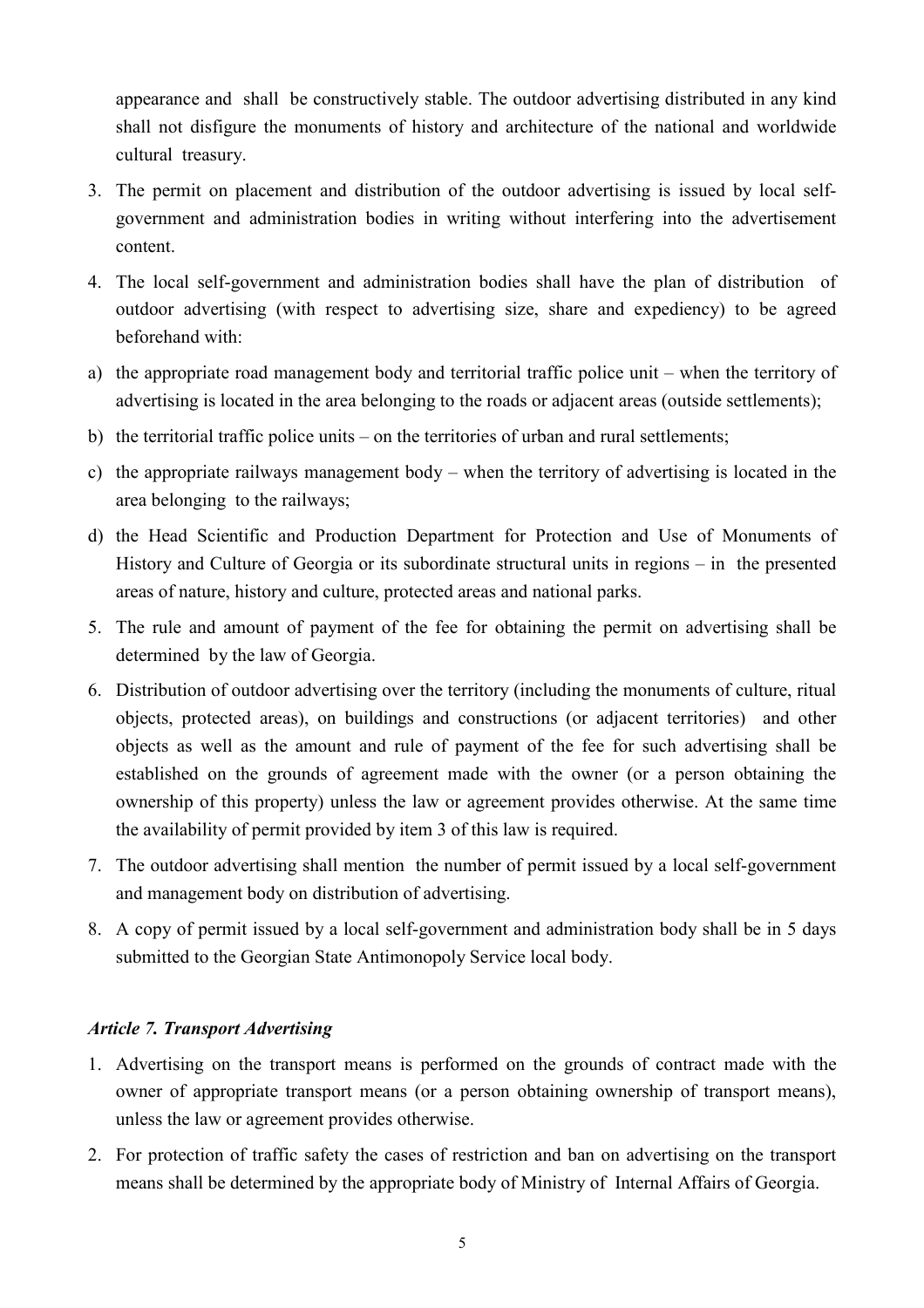## Article 8. Advertising of Alcohol Drinks and Tobacco Products

- 1. Advertising of alcohol drinks and tobacco products irrespective of the rule of distribution shall not create impression that the use of alcohol or tobacco contributes to the improvement of physical and mental state, achievement of success in the public or sport fields.
- 2. Advertising shall not discredit abstention from alcohol or tobacco use. At the same time it shall not contain information on their positive medical qualities.
- 3. Any advertising of strong drinks and tobacco products in avenues, bridges, squares (and adjacent territories within 20 meters) of cities and other settlements and transport means is prohibited.
- 4. Direct appeal of the advertising of alcohol drinks and tobacco products to the minors as well as any such advertising in cinema and video service, radio- and TV-broadcast, editions intended for the minors is prohibited.
- 5. Advertising of alcohol drinks and tobacco products at children, educational and medical institutions, culture and sport organizations and within 100 meters radius of them is prohibited.
- 6. Advertising of alcohol drinks and tobacco products shall not contain demonstration of the process of use of such drinks and product, the appeal for their use, demonstration of box, case of tobacco product and alcohol drink tare open as well as shall not violate the universally recognized, humane, ethical and moral norms of ethnopsychology is prohibited.
- 7. Advertising of alcohol drinks and tobacco products via radio and TV, newspaper type pages, magazine covers is prohibited.
- 8. Advertising of tobacco products (except that via radio and TV) shall be accompanied with the warning about the harmfulness of smoking. The tobacco products advertising shall contains, namely, the following text written with big black letters against the white background: " Health Ministry is warning: the smoking is harmful for your health'.

Such advertising shall also contain one of the following statements: "Smoking causes cancer", "Smoking causes heart diseases", "Smoking causes early death", "Smoking endangers fetus' health within pregnancy", "Passive smoking is harmful for health". Such information shall occupy at least 10% of the total advertising amount.

## Article 9. Advertising of Medical Product (Service)

1. Advertising of medical remedies, articles of medical purpose and medical equipment is prohibited if their production and/or sale is not permitted; advertising of treatment, prophylaxis, diagnostics and rehabilitation methods is prohibited if not allowed by a special permit issued by the health bodies of Georgia, even in case of obtaining the patent on invention in the said sphere.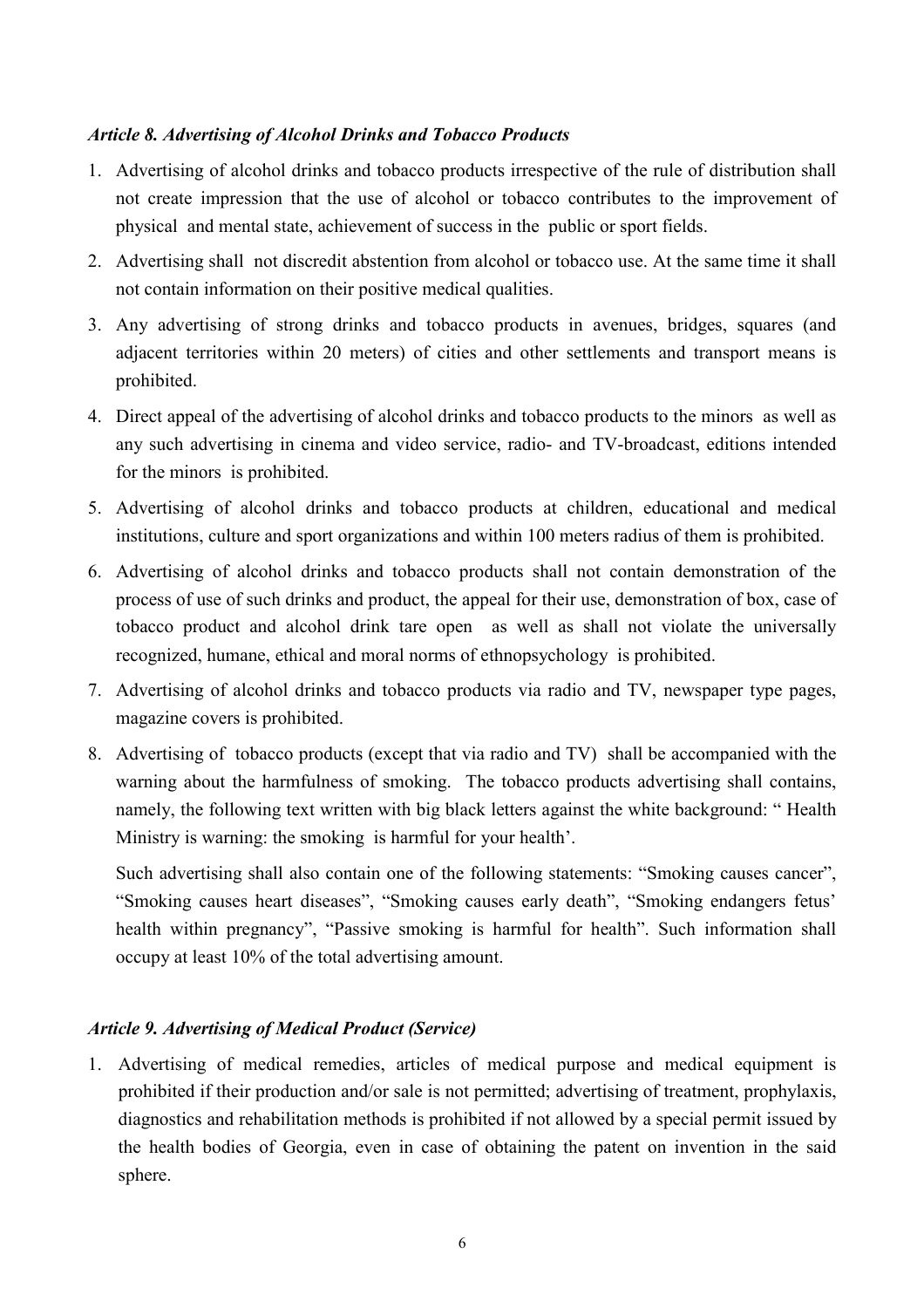- 2. Distribution of the advertisement of medicines that convinces the consumer that the use of it does not require the physician's consultation, that it has no accompanying effects, that its use will efficiently improve the health and dismissal of it will worsen the health, that the medicines may be used as the food products, cosmetic means or other consumer's objects is prohibited.
- 3. Advertising of medical remedies not registered in Georgia and of those medicines that are to be issued under the physician's prescription and/or contain narcotic, psychotropic, poisonous or radioactive substances is prohibited.
- 4. Advertising of articles of medical purposes and medical equipment the use of which requires special training is allowed in those editions which are intended for employees of the medical and pharmaceutical field (provided item 1 of this Articles).
- 5. In advertising intended for the unlimited consumer's circle (including the signboards of trade objects) the following diseases and illnesses are prohibited to be mentioned:
- a) diabetes and other illnesses caused by metabolism infringements;
- b) sexopathology and venereal diseases;
- c) other serious infections diseases;
- d) chronicle insomnia;
- e) tuberculosis.

## Article 10. Arms Advertising

Advertising of fighting arms is prohibited. Advertising of all other kind of arms, including the sporting guns is allowed only under the special permit to be issued by the appropriate internal affairs body of Georgia.

# Article 11. Securities Advertising

- 1. The aim of advertising of issue and placing of securities is informative ability. The offering and providing of securities takes place only through prospectus of their issue.
- 2. Advertising of securities shall indicate:
- a) the issuer's name;
- b) the underwriter's name and address;
- c) personality and address of the persons authorized for placing;
- d) when and where may a potential investor acquire the issue prospectus or familiarize with them;
- e) license number and name of the body issued the license.
- 3. When advertising the securities the following is prohibited:
- a) advertising of securities before the state registration of their issue prospectuses;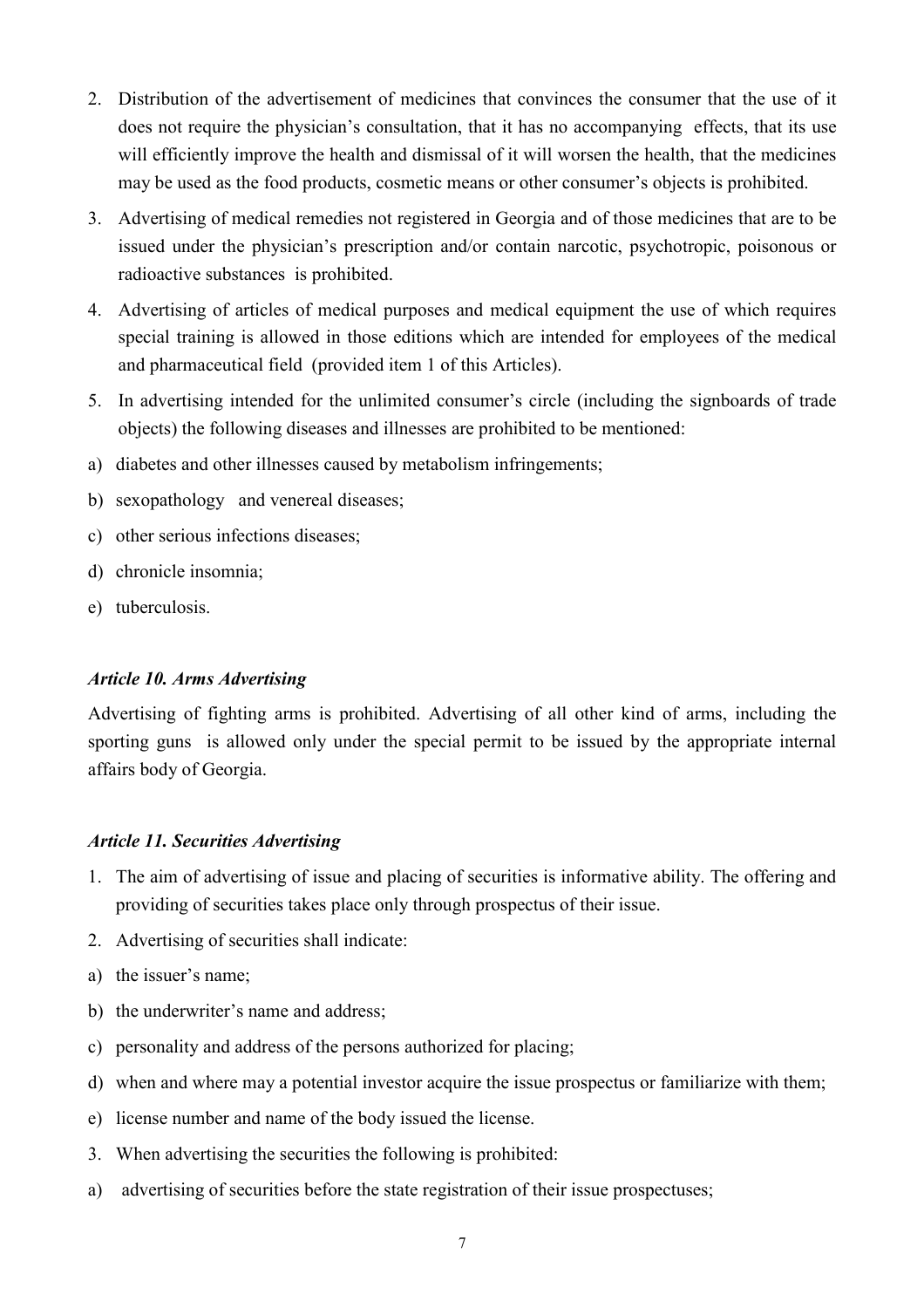- b) dissemination of any other information except that one indicated in the issue prospectus;
- c) advertisement of any guarantee, promise or opportunity of further efficiency (profitability) of the business, including that one on increase in the rate value of securities.
- d) indication of the guaranteed amount of dividends for ordinary stocks;
- e) any attempt and effect of self-quoting of the own securities by an issuer.

## Article 12. Social Advertising

- 1. The social advertising is the object of public and national interests, is aimed at the achievement of charitable purposes, protection of people life, health and property as well as environment. The permit on placement and distribution of social advertisement with respect to the advertising character will be issued by the appropriate governmental and local self-government and administration bodies.
- 2. No commercial organizations and individual entrepreneurs, concrete brands (models, articles) of their product (as well as concrete brands (model, articles) of the product that is the result of collateral entrepreneurship of a non-commercial organization shall be mentioned in the advertising.
- 3. The unpaid activity of natural and legal persons for production and distribution of social advertising as well as transfer of own property, including the money by those persons to other natural and legal persons for such purpose is deemed as the charitable activity that enjoys privileges under the law of Georgia.
- 4. Advertising organizations the activity of which is totally or partially financed from the state budget are obliged to place the social advertising presented by the government body free of charge in limits of at least 5% of the annual ad time (printing space).

# Article 13. Sponsorship

As per this law the sponsorship is gratuitous contribution of a natural or legal person (sponsor) to the activity of another natural or legal person (in kind of property, results of intellectual activity, service or work). The sponsor has no right to interfere into the activity of producer and distributor of the advertising. The producer and distributor of advertising has no right to distribute other information than the sponsor's name and trade mark, that is the advertising of product (service) produced by the sponsor. Sponsorship of TV-programs is prohibited to those persons the advertising of which product or activity is prohibited by this Law.

## Article 14. Protection of Minors Within Production, Placement and Distribution of Advertising

In order to protect the minors from abusing of their naivety and inexperience within production, placement and distribution of the advertising the following is prohibited: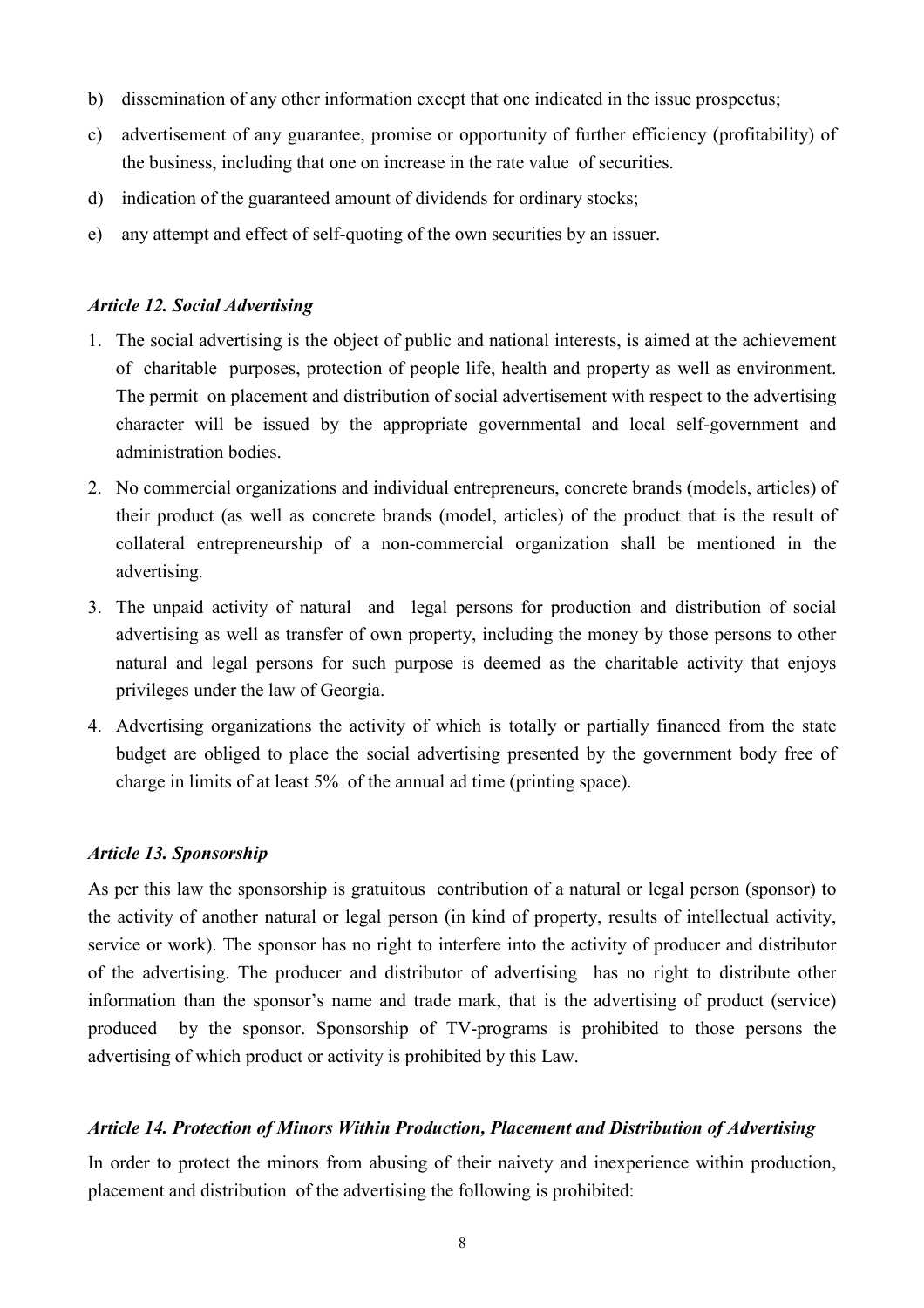- a) to suggest minors to confidence their parents or other persons in necessity of purchase of the advertised product;
- b) to attract attention of the minors that availability of the advertised product grants any priority to them with respect to other minors and its lack causes the contra effect;
- c) placing of such text, audio and video information in the advertising that shows the minors in the dangerous place and situation;
- d) unforeseeing of the necessary revel of skills required for use of the product for the minors. At the same time if the results of use of product are demonstrated or described, the advertising shall provide information of what results may be really attained by that age-group of minors for which this product is intended;
- e) creation of unreal (distorted) conception of the product cost (price), namely, use of words 'only", "hardly" and similar ones, as well as direct or indirect indication that the advertised product is affordable for the budget of any family.

## Chapter III. Rights and Obligations of Advertising Customer, Producer and Distributor

## Article 15. Term of Keeping of Advertising Materials

The advertising customer, producer and distributor shall keep the advertising materials or their copies, including all changes further made in them, within two months following the day of the last advertising, and if the ad material has become disputable – until the settlement of this dispute by an appropriate bodies.

## Article 16. Providing Information to Appropriate Bodies of Executive Power

The advertising customer, producer and distributor are obliged to present to the State Antimonopoly Service of Georgia and its territorial bodies entrusted with controlling over the execution of the advertising law of Georgia at the latter's request, the true documents, written explanations and information required for exercising of the laws granted by this Law, in the established term.

## Chapter IV. State Control in Advertising Sphere

## Article 17. Georgia State Antimonopoly Service Powers in Advertising Sphere

- 1. The State Antimonopoly Service of Georgia (hereinafter "the antimonopoly service") regulates within its competence the advertising activity on the territory of Georgia and renders the state control over observation of the advertising law of Georgia.
- 2. The antimonopoly service carries out in accordance with Chapter 5 of the Law of Georgia On Monopoly Activity and Competition the preventive measures and stops the improper advertising; sends instructions to the advertising customers, producers and distributors on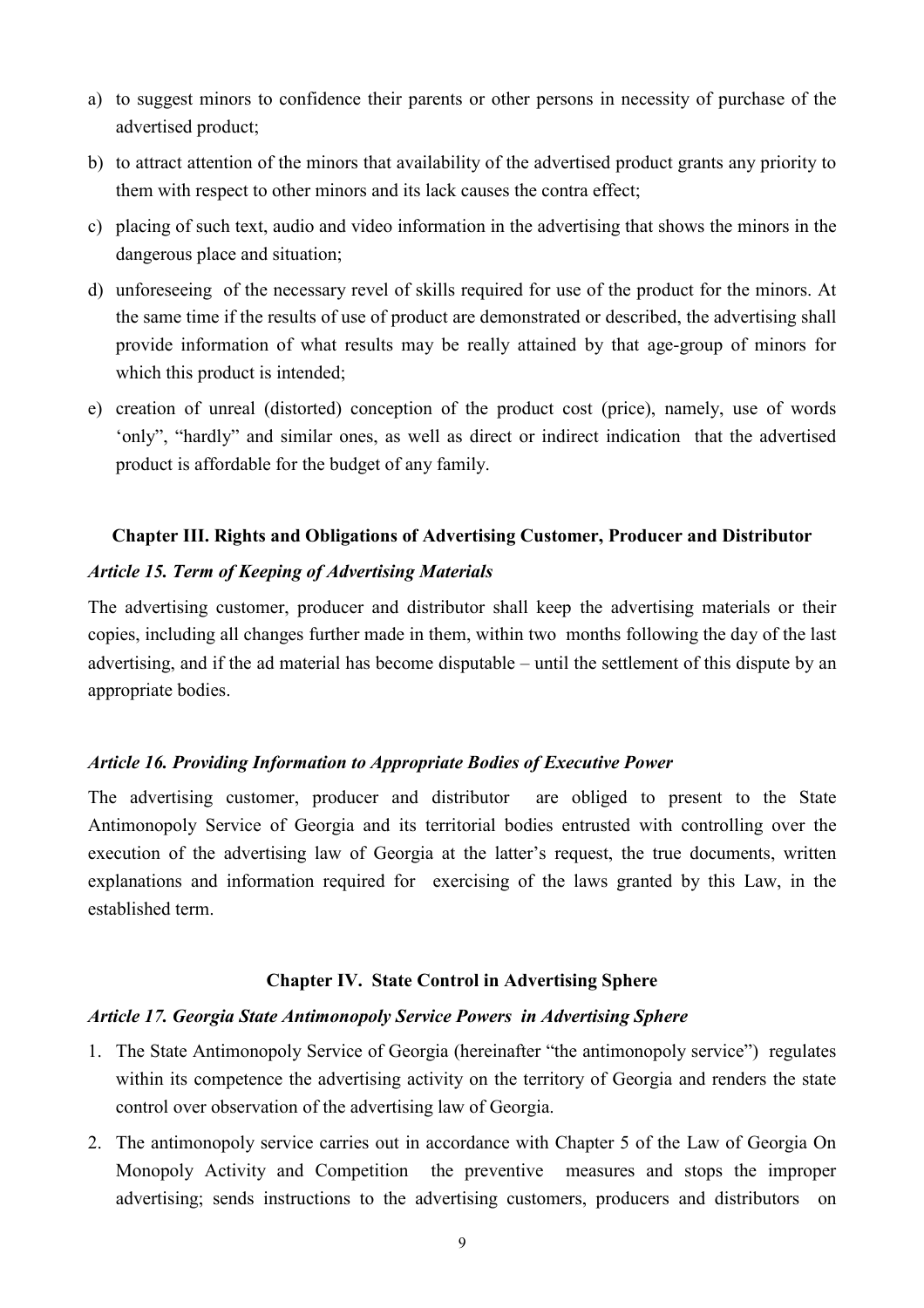elimination of violation of the advertising legislation of Georgia and decisions on performance of counter advertising.

- 3. The antimonopoly service officers have the right to impose administrative penalty on breakers of the advertising legislation of Georgia in accordance with the rule established by the law.
- 4. 30% of the total amount transferred to the Georgian budget in kind of the fine for violation of the advertising law of Georgia shall be put on the account of the antimonopoly activity and used for securing of the material and technical basis of this service, material stimulation of the employees of this service and other arrangements.
- 5. The antimonopoly service is empowered within its competence to apply to the appropriate bodies for institution of a criminal proceeding.
- 6. The antimonopoly service is empowered to institute a lawsuit in the court, including the one for the wide sections of advertising consumers, on violation of the advertising law of Georgia by the advertising customers, producers and distributors and on recognition of the agreements connected with the improper advertising, null and void.
- 7. The antimonopoly service that is empowered to protect the consumer's rights pursuant to the law of Georgia and stop the improper advertising, is entitled to enter into agreements with the advertising customers, producers and distributors in compliance with and pursuance of the rules passed in the advertising practices.
- 8. The antimonopoly service carries out the regulation and control of the social advertising in limits established by this law.

# Article 18. Right on Information

- 1. For performance of the controlling function the antimonopoly service is entitled to get from the advertising customers, producers and distributors any information within its powers vested into it as per Chapter 5 of the Law of Georgia "On Monopoly Activity and Competition".
- 2. Disclosure of information containing the commercial secrecy and accepted by the persons mentioned in item 1 of this Article is prohibited.
- 3. In case of disclosure of information containing the commercial secrecy the monopoly service undertakes to compensate the caused loss accordance with procedure established by the law of Georgia.
- 4. The persons mentioned in item 1 of this Article will be allowed to the organizations the activity of which is connected with the use of information containing the state secrecy in accordance with the procedure established by the law of Georgia.

## Chapter V. Counter-Advertising and Responsibility for Improper Advertising

## Article 19. Counter-Advertising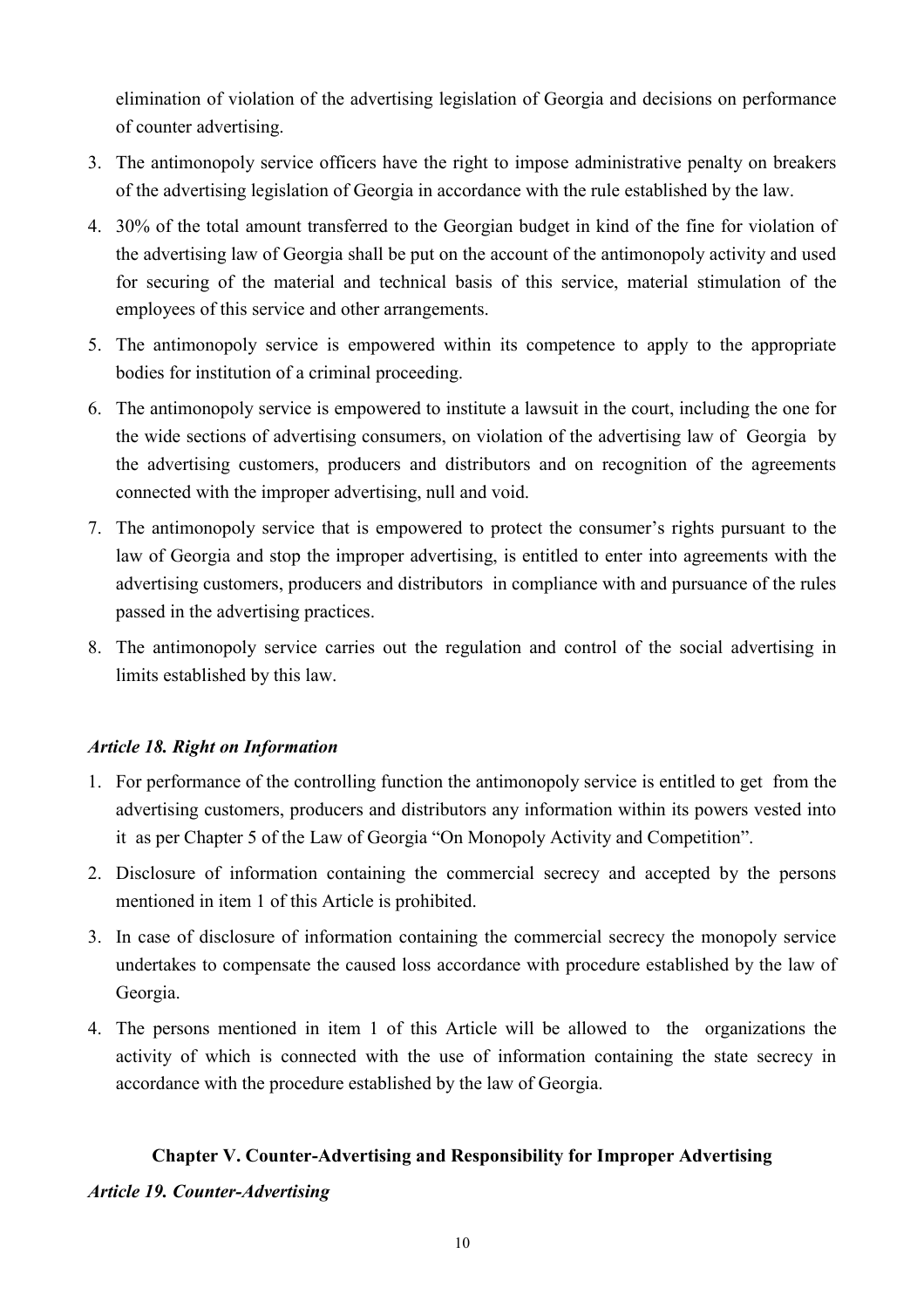- 1. The antimonopoly service is entitled to pass decision on counter-advertising by the economic agent in the case of avowing the violation of advertising law of Georgia. The law breaker shall carry out the counter-advertising in the term established by the antimonopoly service and compensate all relevant costs, otherwise the case will be submitted to the court for consideration.
- 2. In the case of infringement of the contract, unless the law breaker has made the counteradvertising in the fixed term, the antimonopoly service is entitled to make decision to stop totally or partially the advertising of breaker. At the same time, it shall without delay notify any party to the contract made with the breaker on production, placement and distribution of advertising about this fact.
- 3. The counter advertising shall be distributed through the same means and applying the same factors of sequence, space and place as the improper advertising. The counter-advertising content shall be agreed with the antimonopoly service. By the antimonopoly service decision the factors of sequence, space and place of the counter-advertising means may be changed.

## Article 20. Responsibility of Advertising Customer, Producer and Distributor

- 1. The advertising customer is responsible for violation of the advertising legislation of Georgia in the content of information presented for production of the advertising, unless it is proved that such violation took place for the fault of advertising producer or distributor.
- 2. The advertising producer is responsible for violation of the advertising legislation of Georgia in the part concerning the design, production or making of the advertisement.
- 3. The advertising distributor bear responsibility for violation of the advertising legislation of Georgia in the part concerning the advertising time, place or media.

## Article 21. Responsibility for Violation of Advertising Legislation of Georgia

- 1. Natural and legal persons (advertising customers, producers and distributors) assume responsibility for violation of the advertising legislation of Georgia in accordance with the law of Georgia.
- 2. The responsibility for compliance with the requirements stipulated by Article 6 of this law, is borne by the local self-government and administration bodies.
- 3. Persons, the rights and interests of whom are infringed as a result of the improper advertising are entitled to apply to the court for compensation of the damage caused to the health and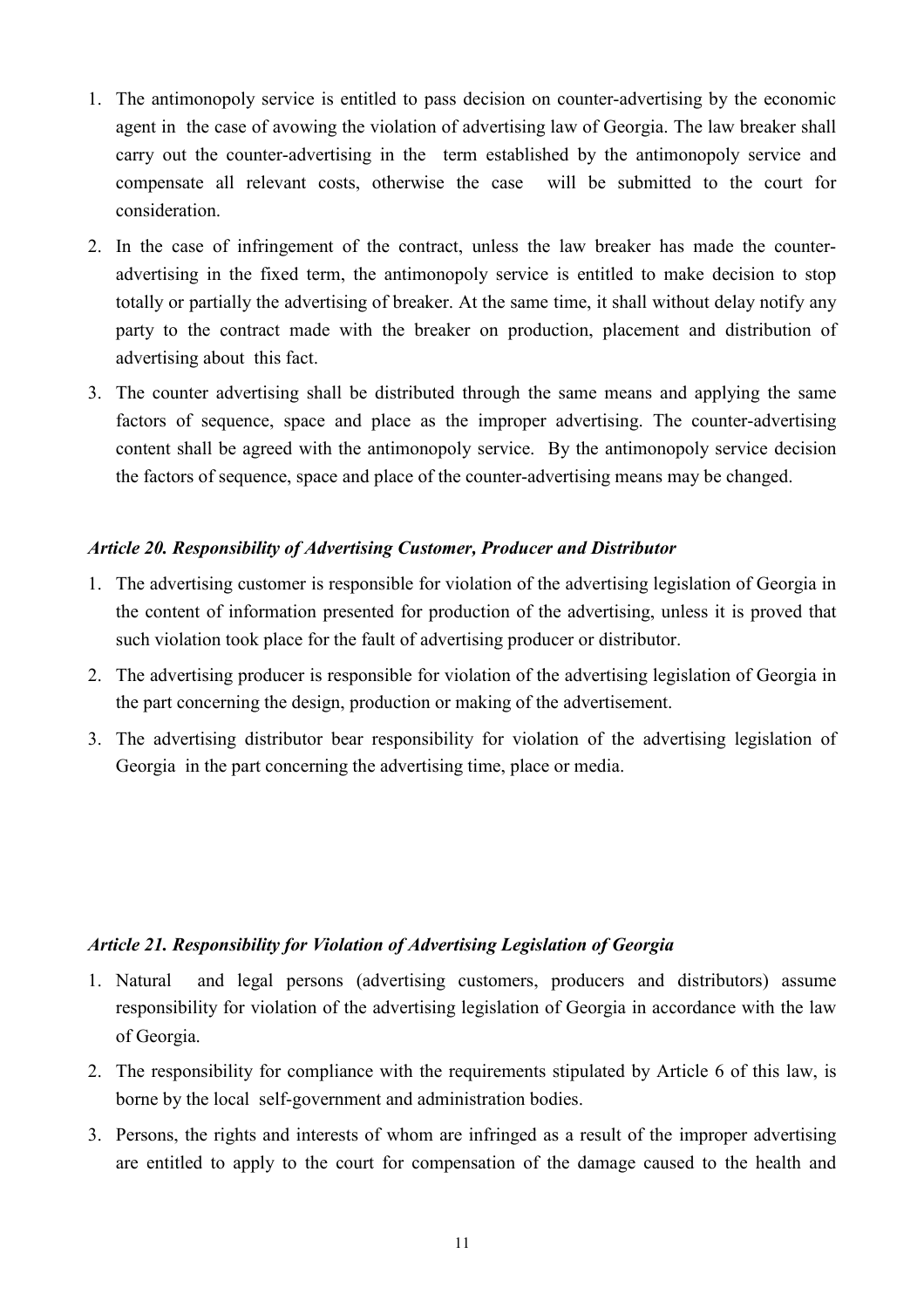property, name, dignity and business reputation according to the established procedure and demand the public denial of the improper advertising.

- 4. Assuming responsibility by the advertising customer, producer and distributor does not free from the execution of decision on elimination of the advertising law of Georgia and carrying out of the counter-advertising.
- 5. Advertising customers, producers and distributors are entitled to apply to the court in accordance with the law of Georgia, for total or partial avoidance of the monopoly service decision.
- 6. Submission of the said application to the court does not suspend the execution of the antimonopoly service decision unless the court passed the judgement on its suspension.

# Chapter VI. Transitional and Conclusive Provisions

## Article 22. Transitional Provisions

1. Until December 31, 1999 advertising of strong drinks and tobacco products on the newspaper type-pages, magazine covers and via radio and TV is prohibited from 06.00 till 23.00.

Duration of advertising of the tobacco products via radio and TV shall not exceed 3 minutes within each hour of the air time during the period determined by this Article. Such advertising shall be accompanied by the anti-advertisement (warning on harmfulness of the smoking).

- 2. The words ("except radio and TV media") of item 8 of Article 8 of this law are effective until December 31, 1999.
- 3. Item 3 of the Article 12 of this Law is effective from the effective date of the appropriate amendments in the Tax Code of Georgia.
- 4. To entrust the local self-government and administration bodies to carry out the measures providing the conformity of the outdoor advertising with the requirements of this law within 2 months following the effective date of this law.
- 5. To apply to the President of Georgia to submit to the Parliament of Georgia the draft law on TV- and radio broadcasting on the territory of Georgia within 4 months from the effective date of this law.

# Article 23. Effective Date of Law and Normative Acts to Be Abolished

- 1. This Law is effective on its promulgation.
- 2. Item 7 of Article 8 of this Law is effective from January 1, 2000.
- 3. To deem as invalid the following acts from the effective date of this Law:
- a) Decree No. 60 of the Head of State of Georgia "On Protection of Consumers from Unfair Advertising" of March 10, 1995.